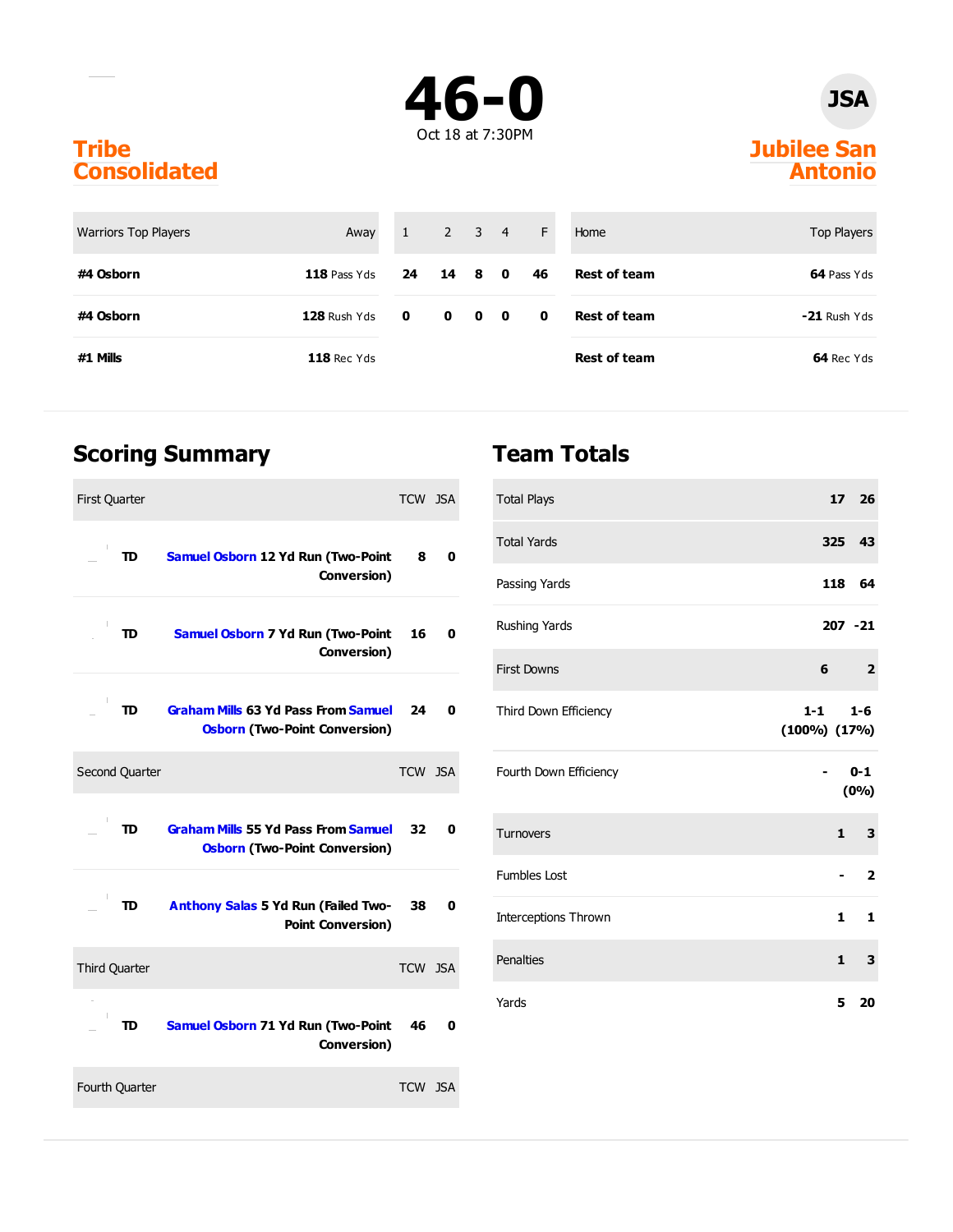# **Offense**

| Passing         | Comp/Att Yds TD Int Long 2PT |                         |                         |    |       | Passing      | Comp/Att Yds TD Int Long 2PT |          |              |                         |            |
|-----------------|------------------------------|-------------------------|-------------------------|----|-------|--------------|------------------------------|----------|--------------|-------------------------|------------|
| #4 S. Osborn    | $2/2$ 118                    |                         | $\overline{\mathbf{2}}$ |    | $-63$ | Rest of team | $5/15$ 64                    |          | $\mathbf{1}$ | $51 -$                  |            |
| #6 G. Golemon   | 0/1                          | $\blacksquare$          |                         | 1  |       | Rushing      |                              |          |              | Att Yds TD Long Fum 2PT |            |
| Rushing         |                              | Att Yds TD Long Fum 2PT |                         |    |       | Rest of team |                              | $8 - 21$ | 5            | $\overline{2}$          | $\sim$ $-$ |
| #4 S. Osborn    |                              | 4 1 28                  | 3 <sub>1</sub>          | 71 |       | Receiving    |                              |          |              | Rec Yds TD Long Fum 2PT |            |
| #27 H. Collie   |                              | $1 \quad 32$            | $\sim 100$              | 32 |       | Rest of team |                              | 5 64     | 51           |                         |            |
| #10 A. Salas    |                              | 5 <sub>27</sub>         | 1                       | 9  |       |              |                              |          |              |                         |            |
| #44 C. Gonzales |                              | $1\quad23$              |                         | 23 |       |              |                              |          |              |                         |            |
| #33 C. Golemon  |                              | $1 - 1$                 |                         |    |       |              |                              |          |              |                         |            |
| #6 G. Golemon   |                              | $1 - 2$                 |                         |    |       |              |                              |          |              |                         |            |
| Rest of team    |                              |                         |                         |    |       |              |                              |          |              |                         |            |
| Receiving       |                              | Rec Yds TD Long Fum 2PT |                         |    |       |              |                              |          |              |                         |            |
| #1 G. Mills     |                              | 2 1 1 8                 | $\overline{2}$          | 63 |       |              |                              |          |              |                         |            |

## **Defense**

|                 |                         |  |                | Tk Ast Sck TFL Sfty Int Fum Blks TD |   |   |  |
|-----------------|-------------------------|--|----------------|-------------------------------------|---|---|--|
| #6 G. Golemon   | 3                       |  | $\overline{2}$ |                                     | 1 |   |  |
| #7 N. Heilig    | $\overline{\mathbf{2}}$ |  |                |                                     |   |   |  |
| #4 S. Osborn    | $\mathbf{1}$            |  |                |                                     |   |   |  |
| #33 C. Golemon  | $\mathbf{1}$            |  |                |                                     |   |   |  |
| #5 L. Mills     | 1                       |  |                |                                     |   |   |  |
| #20 W. Knippa   | $\mathbf{1}$            |  |                |                                     |   |   |  |
| #8 R. Mata      | 1                       |  |                |                                     |   |   |  |
| #22 M. Gonzales |                         |  |                |                                     |   | 2 |  |

|              |  |  | Tk Ast Sck TFL Sfty Int Fum Blks TD |  |  |
|--------------|--|--|-------------------------------------|--|--|
| Rest of team |  |  | 1 1                                 |  |  |